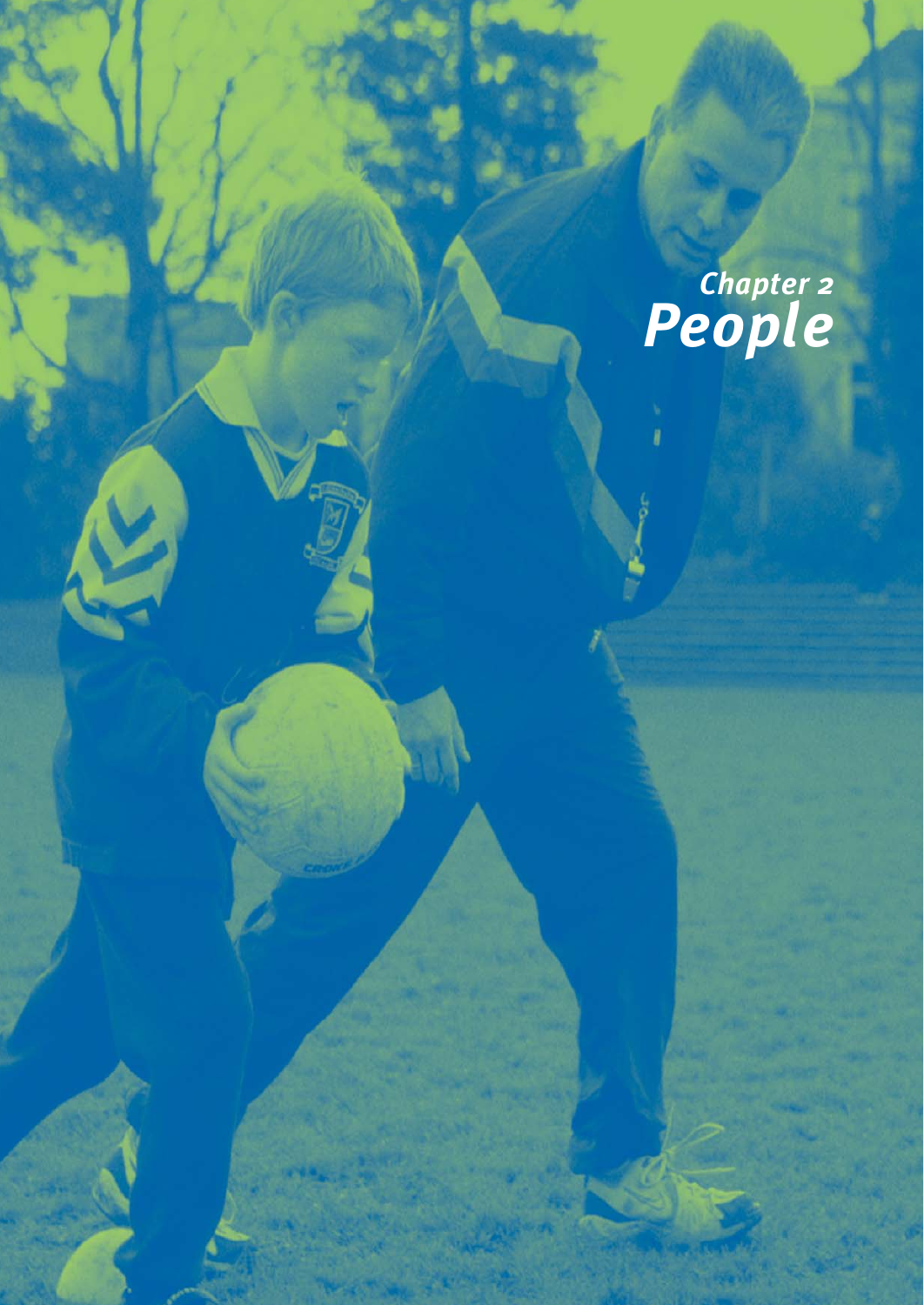



**13**

### **PEOPLE**

*Everyone involved in sport i.e. children, parents/guardians and Sports Leaders should accept the role and responsibilities that they undertake in their commitment to maintaining an enjoyable and safe environment.*

# **2.1 ADULTS INVOLVED IN SPORT**

The roles of every adult involved in children's sport should be clearly defined. Many leadership roles contribute to the successful development and organisation of children's sport. These may overlap on occasions, but it is very important that each Sports Leader has a clear idea of his/her role and responsibilities. Each person involved in children's sport should ensure that the *Code of Ethics and Good Practice for Children's Sport* is agreed, adopted and implemented in the organisation to which they are affiliated.

The principal leadership roles in sport are outlined in the Glossary.

# **2.2 ADULT-CHILD RELATIONSHIPS IN SPORT**

The trust implicit in adult-child relationships in sport places a duty of care on all adults, voluntary or professional, to safeguard the health, safety and welfare of the child while engaged in their sporting activity. Adults have a crucial leadership role to play in sport. Whether they are parents/guardians or Sports Leaders or teachers, they can contribute to the creation of a positive sporting environment for young people. The unique nature of sport allows Sports Leaders to develop positive and special relationships with children. Such relationships have tremendous potential to help children to develop and express themselves in an open and secure way. Positive adult-child relationships will result in growth, development and fulfilment for all those involved in children's sport.

Most adults who become involved in children's sport do so in their own free time. There may, therefore, be a reluctance to make impositions upon them with regard to either conditions of training, or reproaches for any misdemeanours. However, given the important and responsible roles which adults play at many different levels in sport, it is essential that their competence and ability to deal with children in a fair, empathic and ethical way is supported, guided and maintained. A consistent method of recruiting and selecting Sports Leaders should be in place, including seeking references, confirming identity and checking adequacy of qualifications. Effective management of Sports Leaders is also equally central to the promotion of good practice in the club/organisation. This should include support, supervision, access to training and effective communication between members of the club/organisation.

# **Adult-child relationships in sport should be:**

- open, positive and encouraging
- entered into by choice
- defined by a mutually agreed set of goals and commitments
- respectful of the creativity and autonomy of children
- carried out in a context where children are protected and where their rights are promoted
- free from physical, emotional or sexual abuse and neglect or any threat of such harm
- respectful of the needs and developmental stage of the child
- aimed at the promotion of enjoyment and individual progress
- governed by a code of ethics and good practice in sport that is agreed and adhered to by all members of the sports club/organisation
- respectful, but not unquestioning of authority
- mindful of the fact that children with disabilities may be more vulnerable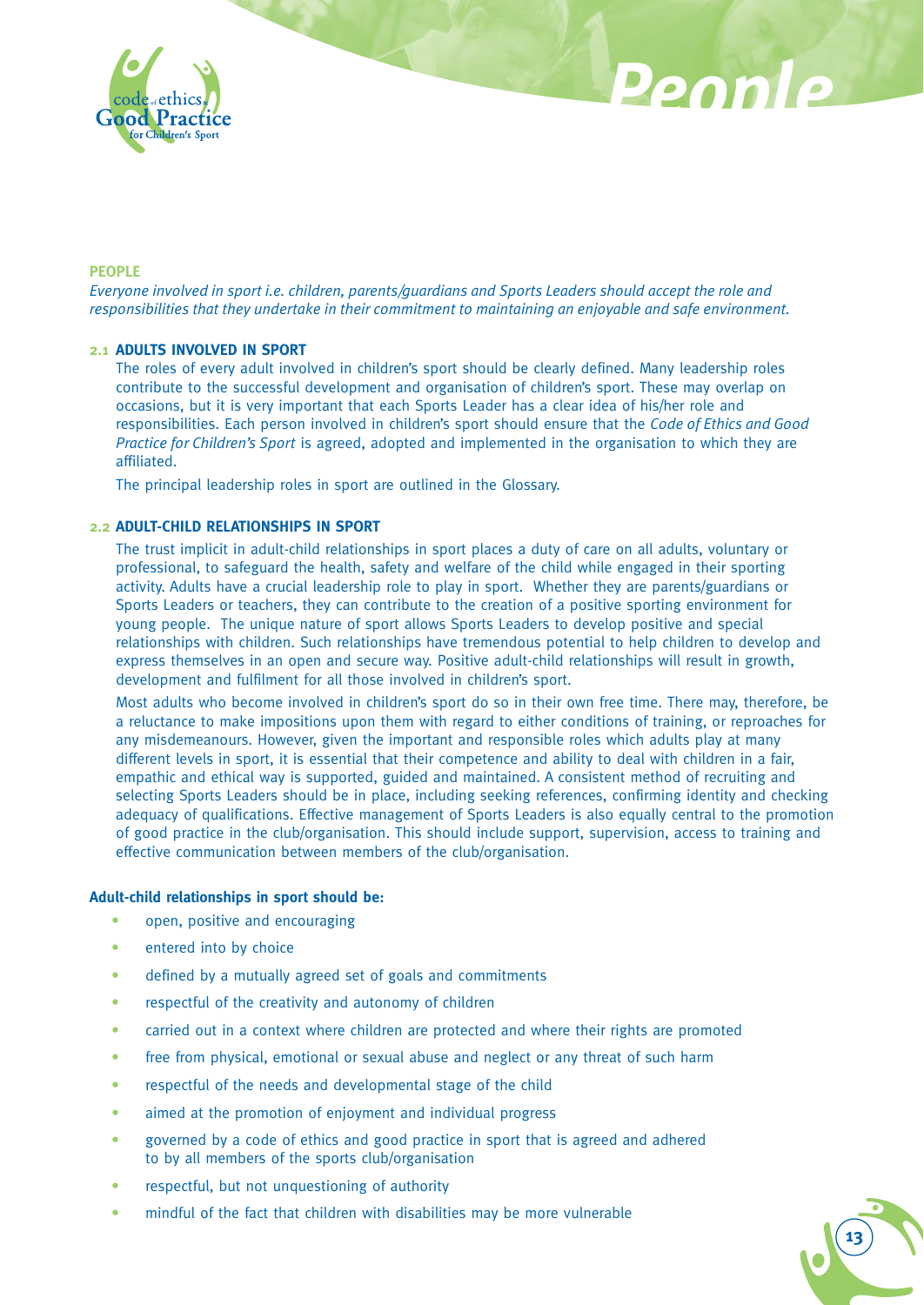

# **2.3 CHILD TO CHILD RELATIONSHIPS**

Interaction between children should be conducted in a spirit of mutual respect and fair play. Adults including parents/guardians, who create an environment in which quality, open relationships are valued and where the integrity of each individual is respected, can promote such interaction.

*People*

# **2.4 RESPONSIBILITIES OF PARENTS /GUARDIANS**

Parents/guardians play a key role in the promotion of an ethical approach to sport and young people's enjoyment in sport. Parents/guardians therefore need to be aware, informed and involved in promoting the safest possible environment for children to enjoy their participation in sport. Sports Leaders need the support of parents/guardians in conveying the fair play message.

## **2.5 THE IMPORTANT ROLE OF SPORTS LEADERS**

Sports Leaders play a vital role in children's sport. Sports organisations and sports groups should ensure that the work of Sports Leaders which occurs mainly on a voluntary basis, is guided by this Code of Ethics and Good Practice whilst also recognising that they are entitled to obtain a healthy sense of achievement and satisfaction through their involvement in children's sport. (See 4.1)

#### **2.6 GOVERNING BODIES OF SPORT**

*A Governing Body of Sport is the organisation recognised by the respective international federation as being responsible for the administration of a particular sport on a countrywide basis or the national body responsible for national games. The Governing Body is responsible for overseeing the adoption and implementation of this Code by all its affiliated members.*

To maximise compliance with the Code, each Governing Body of Sport should:

- ensure that the Code of Ethics and Good Practice for Children's Sport is adopted, agreed to, implemented and signed up to by all members
- amend, as necessary, its Constitution to reflect a safe and clearly defined method of recruiting, selecting and managing
- appoint a National Children's Officer/Designated Person (See 2.8/9). S/he should be a member of the Executive Committee
- ensure that effective disciplinary, complaints and appeals procedures are in place
- have in place procedures for dealing with a concern or complaint made to the Statutory Authorities against a committee member or a Sports Leader. Regulations should stipulate that a Sports Leader who is the subject of an allegation, which has been reported to the Statutory Authorities, should stand aside while the matter is being examined. *s/he should be invited to resume full duties when and if appropriate internal disciplinary procedures are completed*
- ensure that all sports clubs with child members are fully affiliated and signed up to the Governing Body's constitution
- be represented by appropriate personnel at all education/training workshops dealing with the Code
- where children are involved in representative teams, designate an appropriate senior officer in the Governing Body as the person with responsibility for following the guidelines of the Code
- review its child protection procedures regularly through open discussion with its members, Sports Councils and Statutory Authorities
- promote contact with representatives of the Statutory Authorities. The building of these relationships will contribute to the creation of an environment in which education and knowledge of child protection issues and procedures are widely known
- examine and take appropriate action in response to any reports or observations of unusual incidents (high rate of transfers, dropouts) received from clubs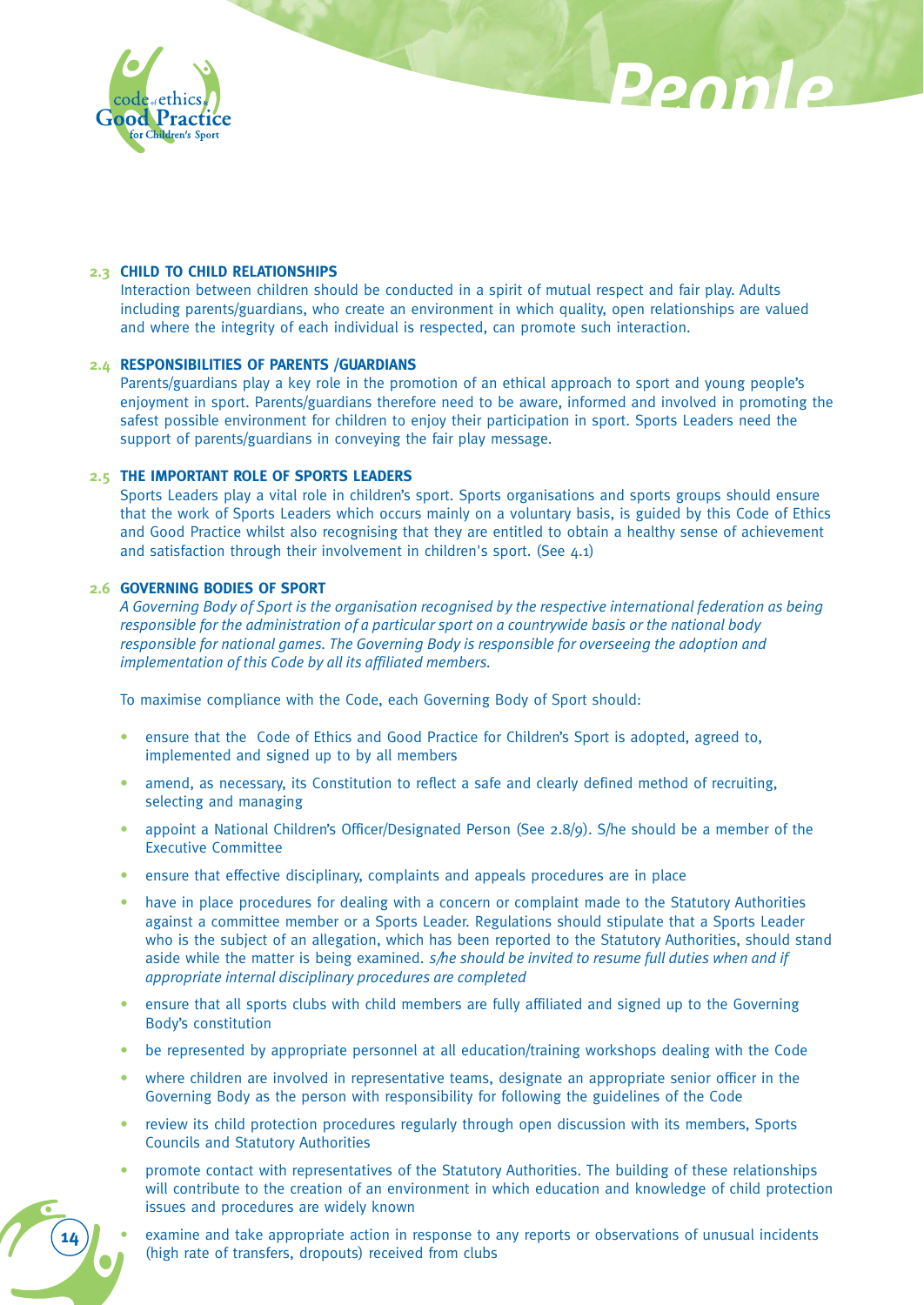

# **2.7 SPORTS CLUBS**

To ensure that best practice is being followed, all sports clubs should work closely with their Governing Body of Sport. In promoting best practice in children's sport and in implementing this Code at club level each club should:

*People*

- adopt and implement the Code of Ethics and Good Practice for Children's Sport as an integral part of its policy on children in the club
- have its constitution approved and adopted by club's members at an AGM or EGM
- promote the voice of the child, in particular through meetings and the AGM. One parent/guardian should have one vote for all their children under 18 years of age, where relevant
- ensure that the Club Management Committee is elected or endorsed by registered club members at each AGM
- adopt and consistently apply a safe and clearly defined method of recruiting and selecting Sports Leaders (See 3.5)
- clearly define the role of committee members, all Sports Leaders and parents/guardians
- appoint at least one Children's Officer as outlined at 2.8.1 in this Code. In the event that a club caters for both boys and girls, one Children's Officer of each gender would ideally be appointed
- have a Designated Person to act as liaison with the Statutory Authorities in relation to the reporting of allegations or suspicions of child abuse. (See 5.12) Any such reports should be made according to the procedures outlined in this Code
- ensure best practice throughout the club by disseminating its code of conduct, including the disciplinary, complaints and appeals procedures in operation within the club to all its members. The club's code of conduct should also be posted in all facilities used by the club
- have in place procedures for dealing with a concern or complaint made to the Statutory Authorities against a committee member or Sports Leader or other members of the club. Regulations should stipulate that a Sports Leader who is the subject of an allegation, which has been reported to the Statutory Authorities, should stand aside, while the matter is being examined. *s/he should be invited to resume full duties when and if appropriate internal disciplinary procedures are completed*
- ensure that relevant Sports Leaders report to the Club Management Committee on a regular basis
- encourage regular turnover of committee membership while ensuring continuity and experience
- develop effective procedures for responding to and recording accidents
- ensure that any unusual activity (high rate of drop-out, transfers, etc.) is checked out and reported by the Club Chairperson to the Governing Body of Sport
- ensure that all club members are given adequate notice of AGMs and other meetings
- ensure that all minutes of all meetings (AGMs/EGMs/, Committee) are recorded and safely filed.

#### **2.8 CHILDREN'S OFFICERS**

The appointment of Children's Officers in Governing Bodies and sports clubs/organisations is an essential element in the creation of a quality atmosphere. They act as a resource with regard to children's issues.

In summary Children's Officers should review current policies in relation to young people, check that all activities are safe and fun, and inform adults of how to deal with any concerns that may arise in relation to the protection of young people.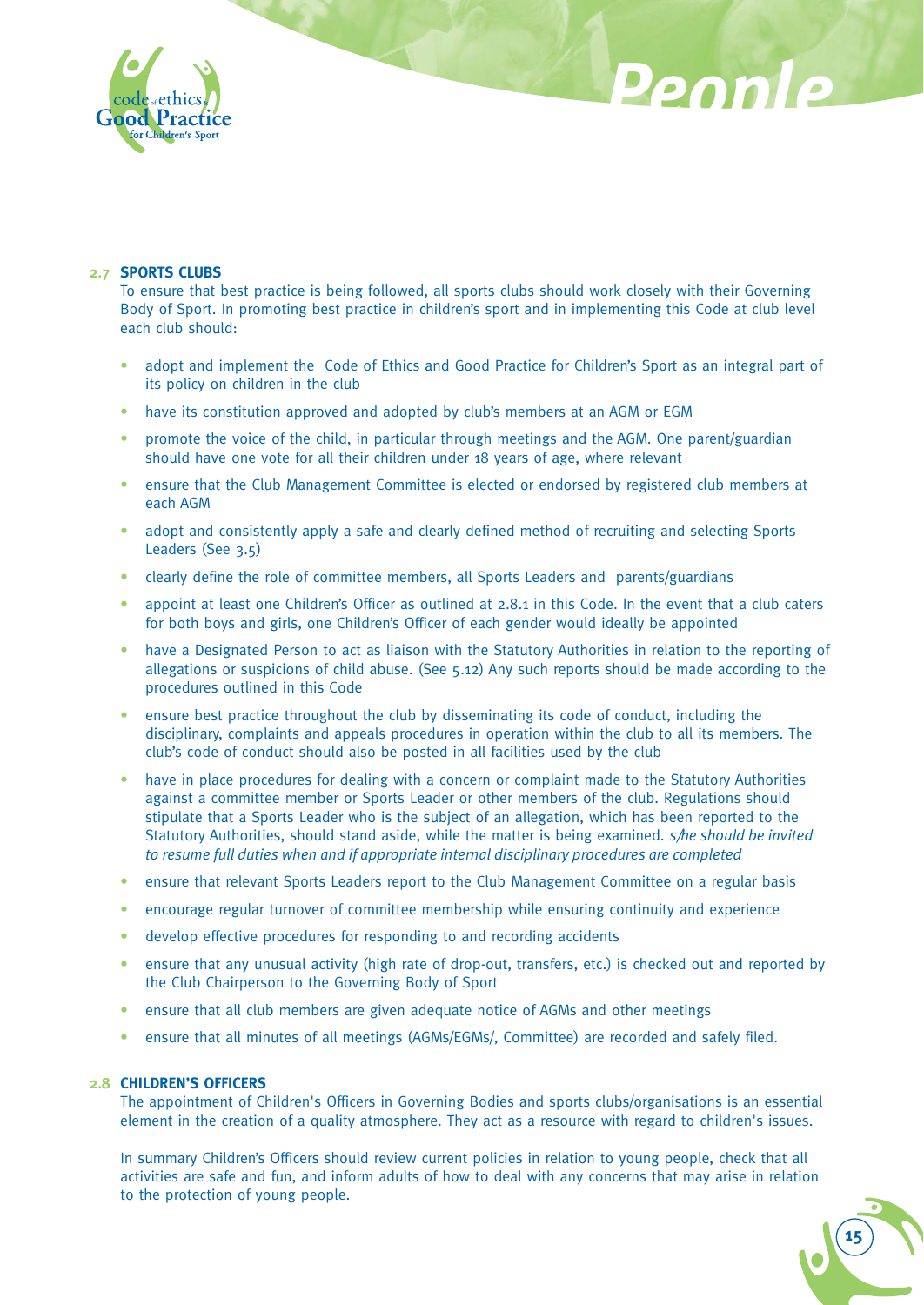

# **2.8.1 NATIONAL CHILDREN'S OFFICER FOR GOVERNING BODY OF SPORT**

Each Governing Body of Sport should appoint a National Children's Officer. The National Children's Officer should be a member of the Executive Committee, or have access to the committee and its accompanying documents, to ensure that children's interests are kept on, and influence the decisions of, the agenda of the Governing Body.

*People*

The role of the National Children's Officer involves:

- Familiarisation with *Children First and Our Duty to Care* to ensure they can act as an information source to other members of the organisation
- Commitment to attendance at appropriate training as required in order to act as a resource to members in relation to children's needs
- Co-ordination of training for others
- The promotion of the values, attitudes and structures which make sport enjoyable for children see general statement on children's sport, see section 2.8.3
- Circulation of all relevant information and resource materials, on children's sport to clubs and affiliates of the sports organisations
- Communication with Club Children's Officers to ensure the distribution of the Code and the promotion of related education programmes, materials events and governing body related codes
- Liaison with all clubs to examine the rules, regulations and structures to ensure that they are child centred, e.g., equal playing time, appropriate competition structures, modified equipment to allow sense of achievement and success, use of protective gear, bullying policy etc.
- Liaison with clubs, to ensure drop-out rates and transfers are monitored so that unusual developments or trends can be addressed, including transfer of sports leaders
- Assisting in the development of a system of record keeping which maintains confidentiality while allowing for appropriate information to be passed to relevant authorities where necessary
- Ensuring that the Governing Body develops an appropriate sport specific code, which includes a policy statement, codes of conduct, disciplinary procedures, bullying policy, safety statement, recruitment and selection policy and reporting procedures.

Sports Council for Northern Ireland recommend that in Northern Ireland the Governing Body appoint a person, dependent on the structure, to one of the following 3 posts:

- The Governing Body Children's Officer is an executive member in a Northern Ireland stand-alone organisation
- The Governing Body Children's Officer representing the Ulster Branch/Council/Region of an All-Ireland Governing Body
- The Governing Body Children's Officer of a Northern Ireland Sporting Organisation with regional affiliation to a UK parent body

# **2.8.2 CLUB CHILDREN'S OFFICER**

**16**

Club Children's Officers should be child centred in focus and have as the primary aim the establishment of a child centred ethos within the club. S/he is the link between the children and the adults in the club. S/he also takes responsibility for monitoring and reporting to the Club Management Committee on how club policy impacts on young people and Sports Leaders.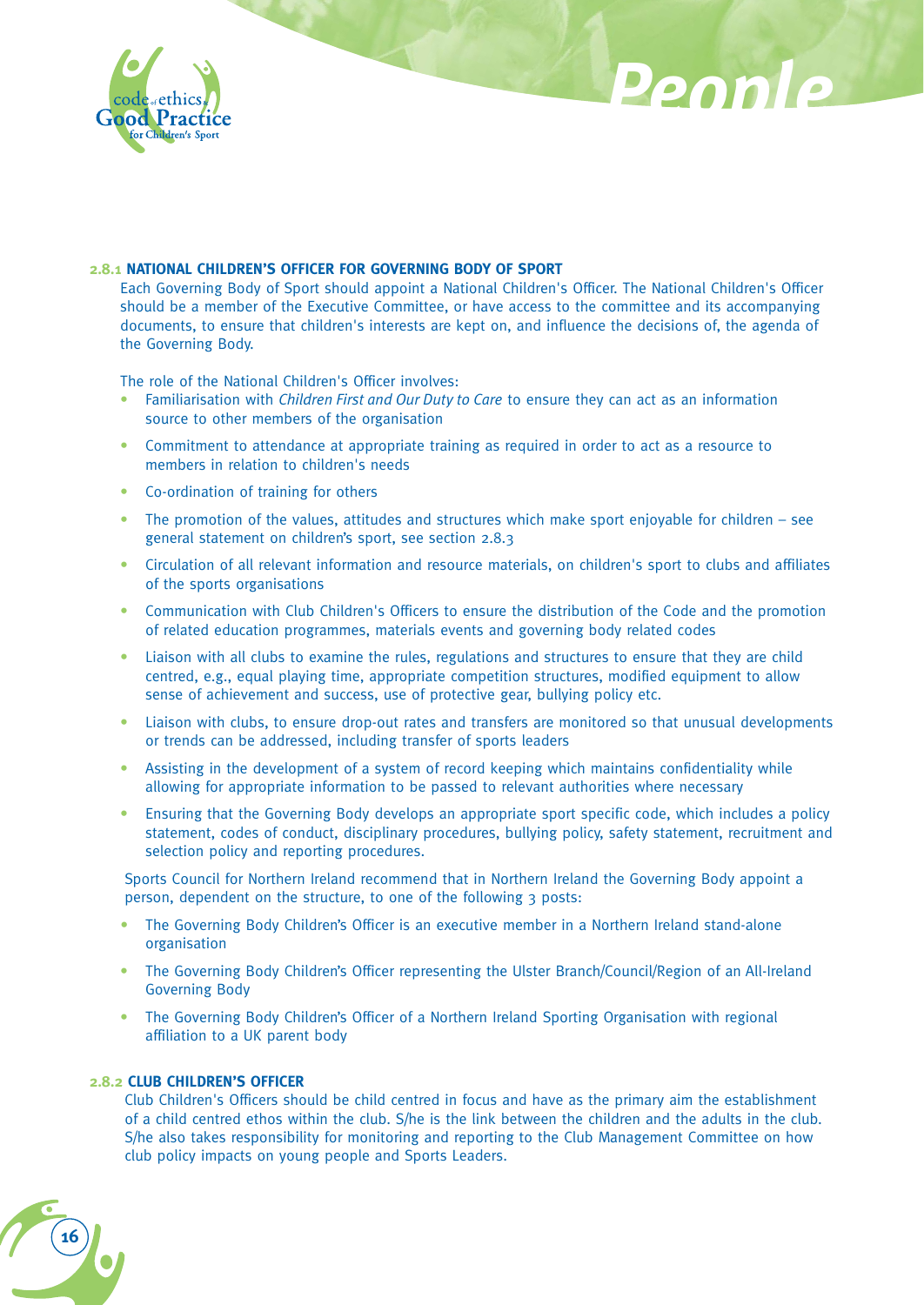

The Children's Officer should be a member of or have access to, the Club Management Committee and should be introduced to the young people in an appropriate forum. The Children's Officer should have the following role:

*People*

- To promote awareness of the code within the club, among young members and their parents/guardians. This could be achieved by:- the production / distribution of information leaflets, the establishment of children's/age-group specific notice boards, regular information meetings for the young people and their parents/guardians
- To influence policy and practice within the club in order to prioritise children's needs
- Establish contact with the National Children's Officer at governing body level.
- To ensure that children know how to make concerns known to appropriate adults or agencies. Further information is outlined in Section 5.12 in this Code
- To encourage the appropriate involvement of parents/guardians in the club activities
- To act as an advisory resource to Sports Leaders on best practice in children's sport
- To report regularly to the Club Management Committee
- To monitor changes in membership and follow up any unusual dropout, absenteeism or club transfers by children or Sports Leaders
- To ensure that the children have a voice in the running of their club and ensure that there are steps young people can take to express concerns about their sports activities / experiences.
- Establish communication with other branches of the club, e.g. facilitate parent's information sessions at the start of the season
- Keep records on each member on file, including junior members, their contact numbers and any special needs of the child that should be known to leaders
- Ensure each member signs an annual membership form that includes signing up to the code of conduct
- Ensure that the club rules and regulations include:-
	- \* complaints, disciplinary and appeals procedures
	- \* an anti-bullying policy
	- \* safety statement
	- \* rules in relation to traveling with children
	- \* supervision and recruitment of leaders

*(Note: This may simply mean adopting the regulations set out in the governing body's code for children's sport)*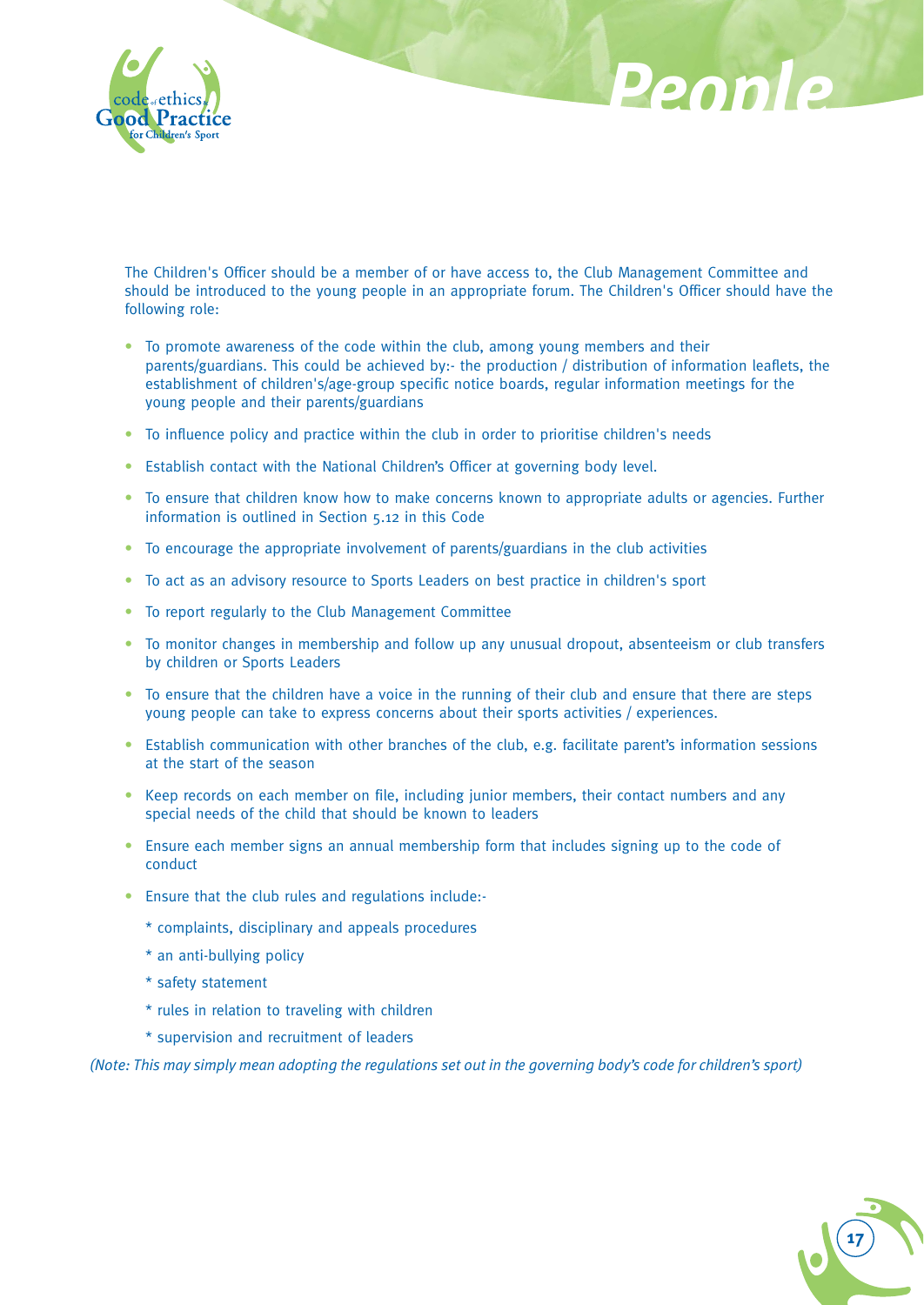

## **2.8.3 General Statement on Sport for Young People**

Each organisation will have their own specific rules to their own sport but these are often taken from the adult section and may not be suitable for young people. Below are some suggestions that are related to younger members of the organisation.

*People*

- Ensure the equipment and facilities that children use are suited to their age and stage of development
- List competitive structures that will be used with all age groups, e.g. Blitzes, jamborees, skills awards, mini-games etc. Outline competitions that will allow participation and skill development for very young participants
- Set out appropriate adult: child ratios, e.g. 2 leaders to every 16 children (1:8), but no leader works alone (review this with insurance company)
- Members U18 years of age must wear protective gear NGB should list all necessary gear. Notify parents at the start of the season
- Members U16 should not play on 2 teams. They may play on a team above their own age category but should not play on more than one team in any one season.
- List any criteria for selection to squads, regional, national etc.
- List means by which Sports Leaders will be recruited into the club / organisation and decide who will check references
- Outline a development pathway for your sport, i.e. what skills (technical, tactical, physical, etc.) should the participant have at 8 years, 12 years, 16 years, etc. How many hours of practice and/or competition will each age group participate in? How is it intended to develop a positive attitude for all young people to sport and physical activity?

## **2.9 DESIGNATED PERSON**

**18**

Every club/organisation should designate a person to be responsible for dealing with any concerns about the protection of children. The designated person is responsible for reporting allegations or suspicions of child abuse to Health Services Executive or Social Services (NI) and/or An Garda Siochán / PSNI. It is recommended that this person is a senior club person. However, if there is difficulty identifying a separate individual to take this role, the Children's Officer can be appointed as designated person once the club/orgnisation is clear about the responsibilities of the each role.

The organisation's child protection policy and procedures should include the name and contact details of the designated person and the responsibilities attached to the role.

#### **2.9.1 The National Designated Person should:-**

- Have knowledge of the Code of Ethics and statutory guidelines
- Have a knowledge of categories and indicators of abuse
- Undertake training in relation to child protection
- Assist with the ongoing development and implementation of the organisation's child protection training needs
- Provide information and advice on child protection within the organisation
- Together with the National Children's Officer advise the organisation of child protection training needs
- Be familiar with and able to carry out reporting procedures as outlined in Section 5.12 5.19 of this Code
- Communicate with parents and/or agencies as appropriate
- Be aware of national and local services responsible for child protection, i.e. principal and duty social workers, etc.
- To inform Health Services Executive / Social services and/or An Garda Síochána/PSNI of relevant concerns about individual children, using the Standard Reporting Form, (see Appendix 6 for sample used in ROI). Keep a copy of this form and ensure acknowledgement of receipt of this form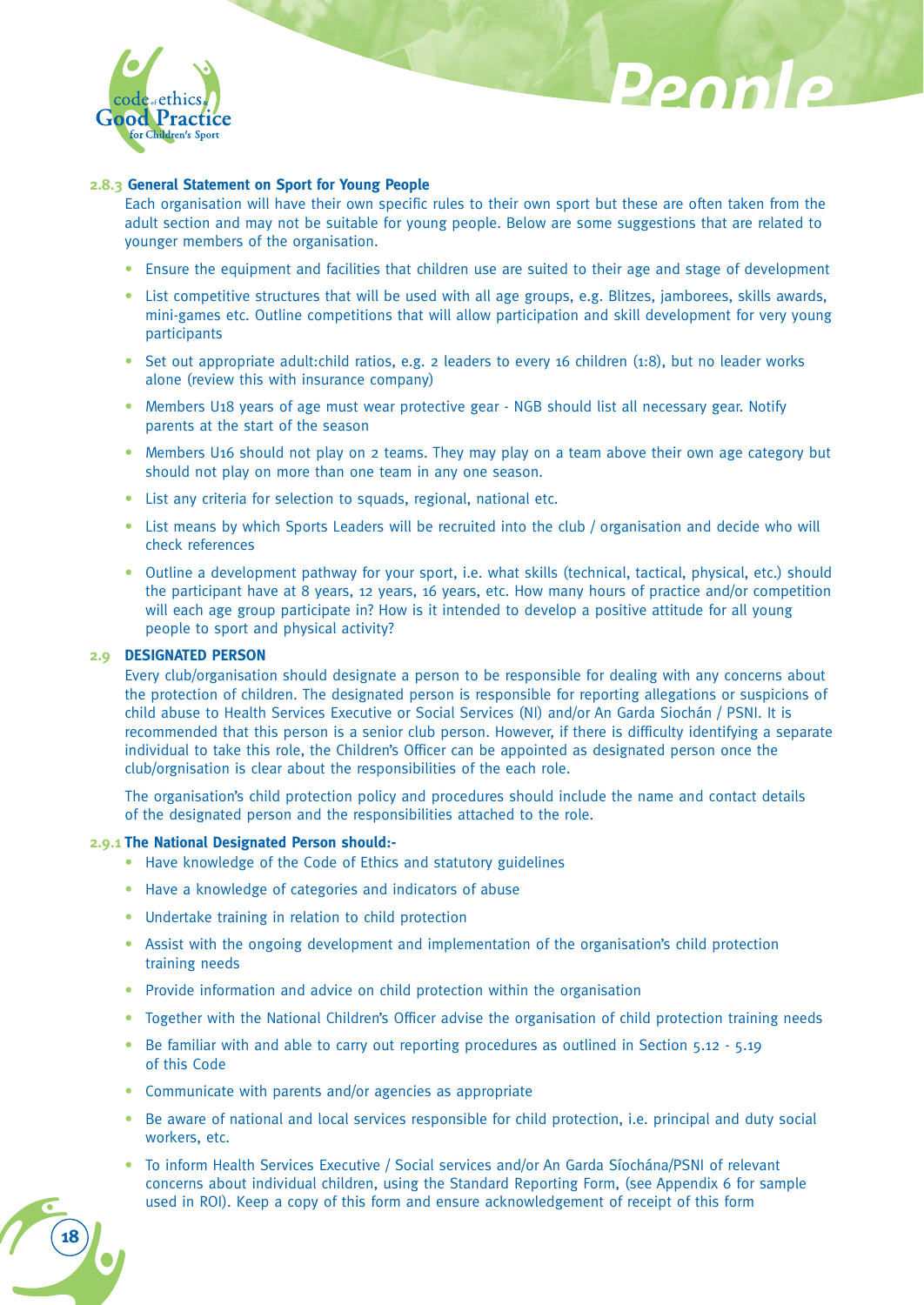

• Ensure appropriate information is available at the time of referral and that the referral is confirmed in writing, kept under confidential cover

*People*

- Liaise with Statutory Authorities and other agencies as appropriate
- Organise the implementation of procedures designed to deal with concerns regarding poor practice within the sport
- Ensure Sports Leader(s) are aware of allegations against them
- Ensure that an individual case record is maintained of the action taken by the organisation, the liaison with other agencies and the outcome
- Ensure records are kept in confidence in a secure location and access is on a 'need to know' basis
- Affiliated clubs and groups should report suspected abuse in relation to Sports Leaders or persistent poor practice to the national governing body's designated person who will then have the responsibility of advising the organisation of ways to ensure that other clubs are protected from re-occurrence of situations of abuse
- The designated person/children's officer will assist the administration on issues of confidentiality, record keeping and data protection.

## **2.9.2 Club Designated Person**

- Have knowledge of the Code of Ethics and statutory guidelines
- Have a knowledge of categories and indicators of abuse
- Undertake training in relation to child protection
- Be familiar with and able to carry out reporting procedures as outlined in Section 5.12 5.19 of this Code
- Communicate with parents and/or agencies as appropriate
- Assist with the ongoing development and implementation of the organisation's child protection training needs
- Liaise with the national children's officer in relation to child protection training needs
- Be aware of local contacts and services in relation to child protection, i.e. principal and duty social workers and their contacts
- To inform local duty social worker in the Health Services Executive Local Area Board / local Social Services and/or An Garda Síochána/PSNI of relevant concerns about individual children, using the Standard Reporting Form, (see Appendix 6). Keep a copy of this form and ensure acknowledgement of receipt of this form
- Report persistent poor practice to the National Designated Person
- Advise club administrators on issues of confidentiality, record keeping and data protection

*Children's Officers/Designated Persons do not have the responsibility of investigating or validating child protection concerns within the club/organisation and have no counseling or therapeutic role. These roles are filled by the Statutory Authorities as outlined in Children First and Our Duty to Care. It is, however, possible that child protection concerns will be brought to the attention of the Children's Officer. In this event, it is essential that the correct procedure is followed, (See 5.12)*